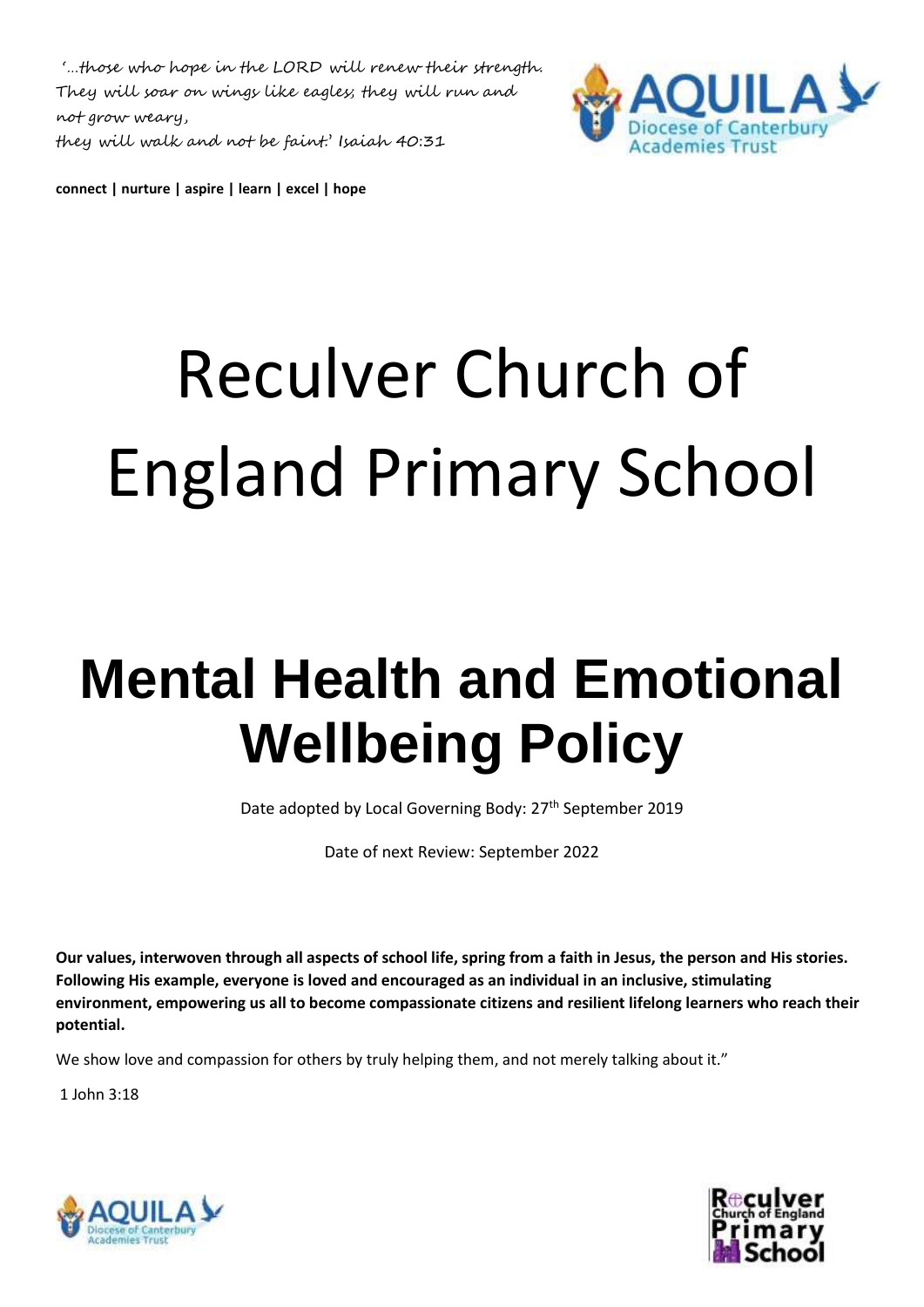#### **School Background:**

Reculver CE Primary School is openly inclusive, welcoming all children from the whole community to a caring and happy environment where they can achieve to the very best of their abilities. At Reculver we believe that all children are unique and we encourage them to develop their strengths and creativity as individuals. We emphasise the development of the whole-learner physically, intellectually, emotionally and ethically.

# **Definition of Mental Health and Wellbeing:**

We use the World Health Organisation's definition of mental health and wellbeing:

*"a state of well-being in which every individual realises his or her own potential, can cope with the normal stresses of life, can work productively and fruitfully, and is able to make a contribution to her or his community".*

# **Objectives**

The core intentions of the policy are:

- To promote positive mental health.
- To prevent mental health problems.
- To identify and support children with mental health needs.
- To train and support all staff to understand mental health issues and spot early warning signs to help prevent or address mental health problems
- To provide key information about some common mental health problems.
- To sign post parents, staff and children for further advice and support.

#### **A whole school approach to promoting positive mental health**

We take a whole school approach to promoting positive mental health that aims to help children become more resilient, happy and successful and to prevent problems before they arise.

This encompasses seven aspects:

1. Creating an ethos, policies and behaviours that support mental health and resilience, and which everyone understands.

2. Helping children to develop social relationships, support each other and seek help when they need it.

- 3. Helping children to be resilient learners.
- 4. Teaching children social and emotional skills and an awareness of mental health.

5. Early identification of children who have mental health needs and planning support to meet their needs, including working with specialist services.

6. Effectively working with parents and carers.

7. Supporting and training staff to develop their skills and their own resilience.



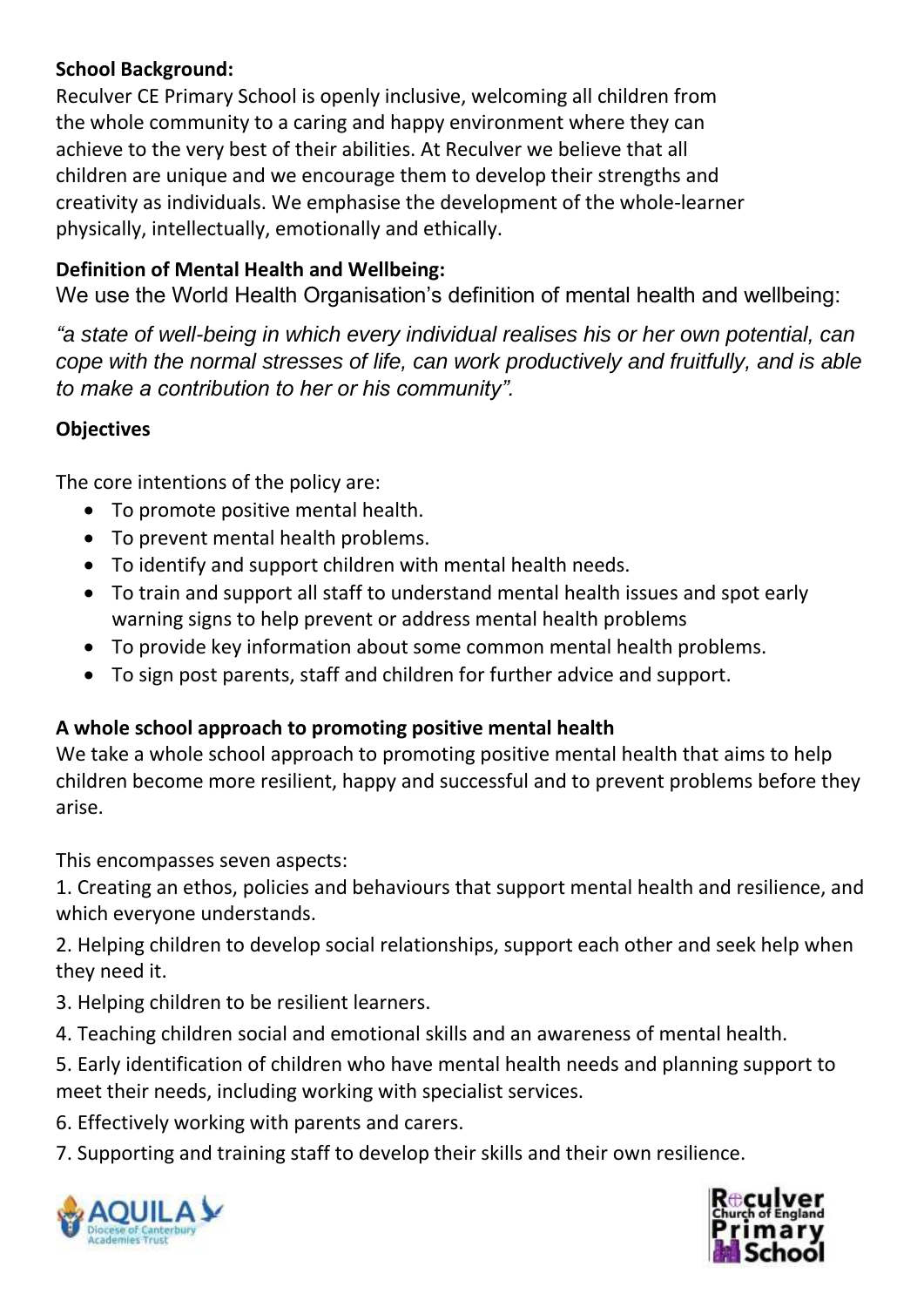We also recognise the role that stigma can play in preventing understanding and awareness of mental health issues. We therefore aim to create an open and positive culture that encourages discussion and understanding of these issues.

# **The role of the governing body**

 To approve policy and ensure its implementation, to be reviewed in three years.

# **The role of the Director of Mental Health and Wellbeing**

- Leads and works with other staff to coordinate whole school activities to promote positive mental health and wellbeing.
- Provides advice and support to staff and organises training and updates.
- Is the first point of contact with mental health services, and makes individual referrals to them.

# **The role of the head teacher**

- To monitor progress and liaise with external agencies.
- To keep the governing body fully informed.

# **Staff roles and responsibilities, including those with specific responsibility**

We believe that all staff have a responsibility to promote positive mental health, and to understand about protective and risk factors for mental health. Some children will require additional help and all staff should have the skills to look out for any early warning signs of mental health problems and ensure that children with mental health needs get early intervention and the support they need.

All staff understand about possible risk factors that might make some children more likely to experience problems, such as: physical long-term illness, having a parent who has a mental health problem, death and loss, including loss of friendships, family breakdown and bullying. They should also understand the factors that protect children from adversity, such as self-esteem, communication and problem-solving skills, a sense of worth and belonging and emotional literacy.

# **Our Director of Mental Health and Wellbeing**

- Leads and works with other staff to coordinate whole school activities to promote positive mental health and wellbeing.
- Leads on PSHCE teaching about mental health.
- Provides advice and support to staff and organises training and updates.
- Is the first point of contact with mental health services, and makes individual referrals to them.



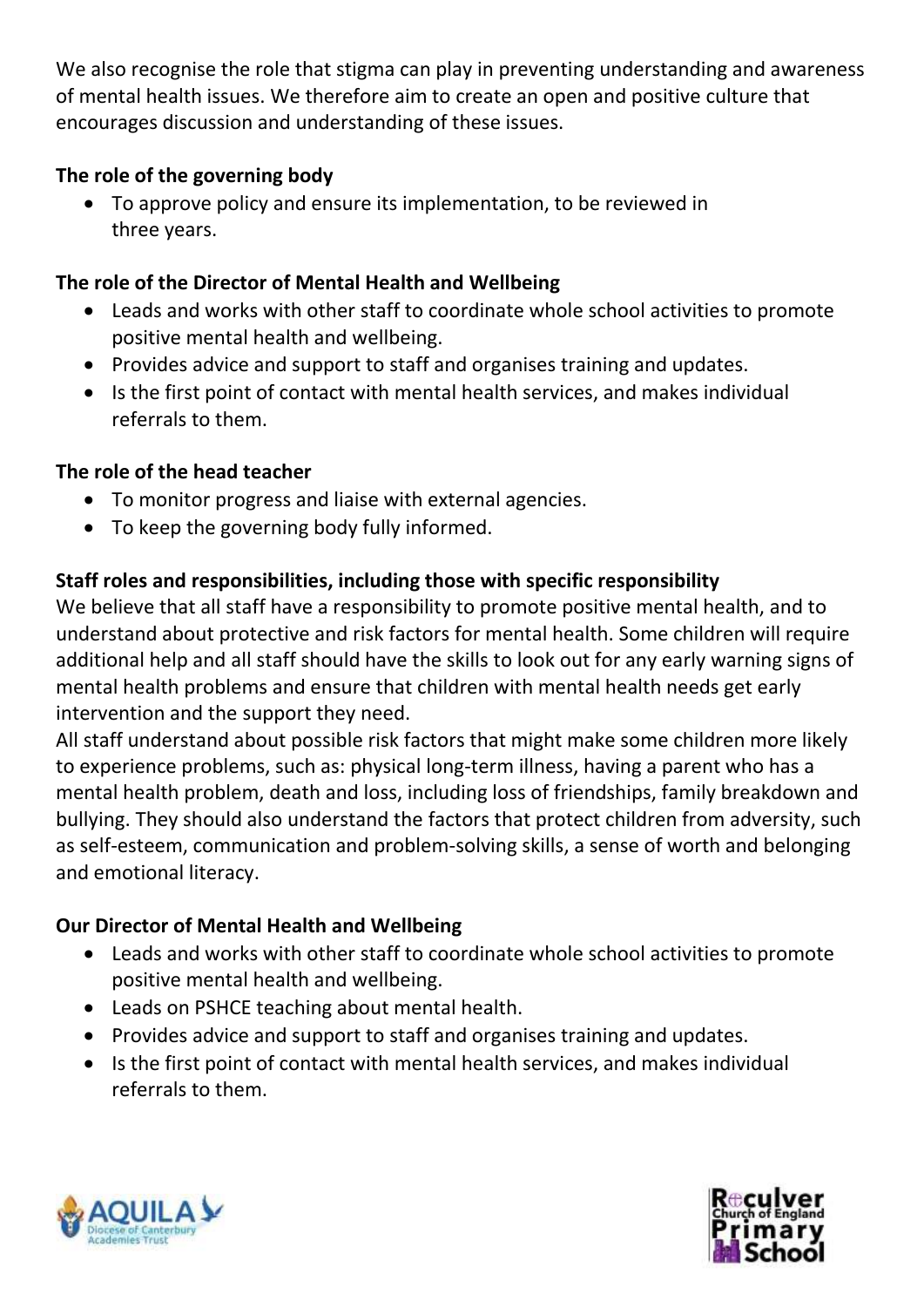We recognise that many behaviours and emotional problems can be supported within the School environment, or with advice from external professionals. Some children will need more intensive support at times, and there are a range of mental health professionals and organisations that provide support to children with mental health needs and their families. Sources of relevant support include:

- Our own Senior Leadership Team
- Our own Inclusion Leadership Team
- Our Safeguarding/Child Protection Lead
- Our Phase Leaders
- School support staff employed to manage mental health needs of particular children
- Our Inclusion Manager who helps staff understand their responsibilities to children with special educational needs and disabilities (SEND), including children whose mental health problems mean they need special educational provision.
- The specialist teaching service advisory teacher for SEMH

# **Warning Signs**

School staff may become aware of warning signs which indicate a pupil is experiencing mental health or emotional wellbeing issues. These warning signs should **always** be taken seriously and staff observing any of these warning signs should communicate their concerns with the Director of Mental Health & Wellbeing or the Head teacher and Inclusion Lead. Possible warning signs include:

- Physical signs of harm that are repeated or appear non-accidental
- Changes in eating or sleeping habits
- Increased isolation from friends or family, becoming socially withdrawn
- Changes in activity and mood
- Lowering of academic achievement
- Talking or joking about self-harm or suicide
- Abusing drugs or alcohol
- Expressing feelings of failure, uselessness or loss of hope
- Changes in clothing  $-$  e.g. long sleeves in warm weather
- Secretive behaviour
- Skipping PE or getting changed secretively
- Lateness to or absence from school
- Repeated physical pain or nausea with no evident cause
- An increase in lateness or absenteeism

# **Managing disclosures**

A pupil may choose to disclose concerns about themselves or a friend to any member of staff so all staff need to know how to respond appropriately to a disclosure.



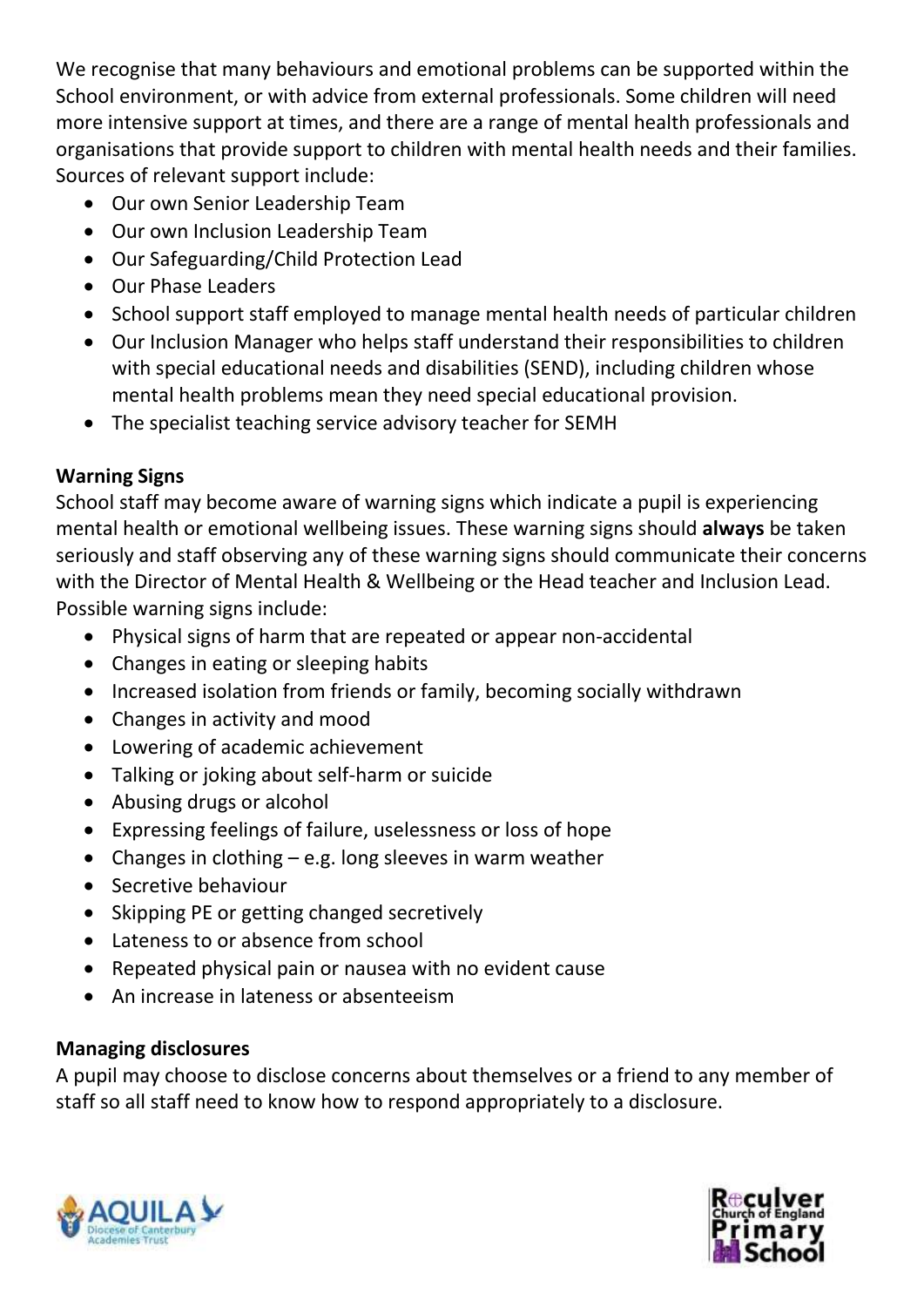If a pupil chooses to disclose concerns about their own mental health or that of a friend to a member of staff, the member of staff's response should always be calm, supportive and non-judgemental.

Staff should listen rather than advise and first thoughts should be of the pupil's emotional and physical safety rather than of exploring 'Why?'.

All disclosures should be recorded on MyConcern and held on the pupil's confidential file. This written record should include:

- Date
- The name of the member of staff to whom the disclosure was made
- Main points from the conversation
- Agreed next steps

This information should be shared with the Director of Mental Health & Wellbeing who will offer support and advice about next steps.

# **Confidentiality**

We should be honest with regard to the issue of confidentiality. If it is necessary for us to pass our concerns about a pupil on, then we should discuss with the pupil:

- Who we are going to talk to
- What we are going to tell them
- Why we need to tell them

Information should never be shared about a pupil without first telling them. Where possible the pupil's consent should be received though there are certain situations when information must always be shared with another member of staff and / or a parent. Every pupil must be reminded information will need to be shared if there is a safeguarding concern.

It is always advisable to share disclosures with a colleague, usually the Director of Mental Health or a DSL. This helps to safeguard personal emotional wellbeing as we are no longer solely responsible for the pupil, it ensures continuity of care in our absence; and it provides an extra source of ideas and support. (We should explain this to the pupil and discuss with them who it would be most appropriate and helpful to share this information with… does the child need to know that the adult is seeking support for their own personal wellbeing?). If a child gives reason to believe that there may be underlying child protection issues, parents should not be informed, but the Lead DSL (or Deputy DSL) must be informed immediately.



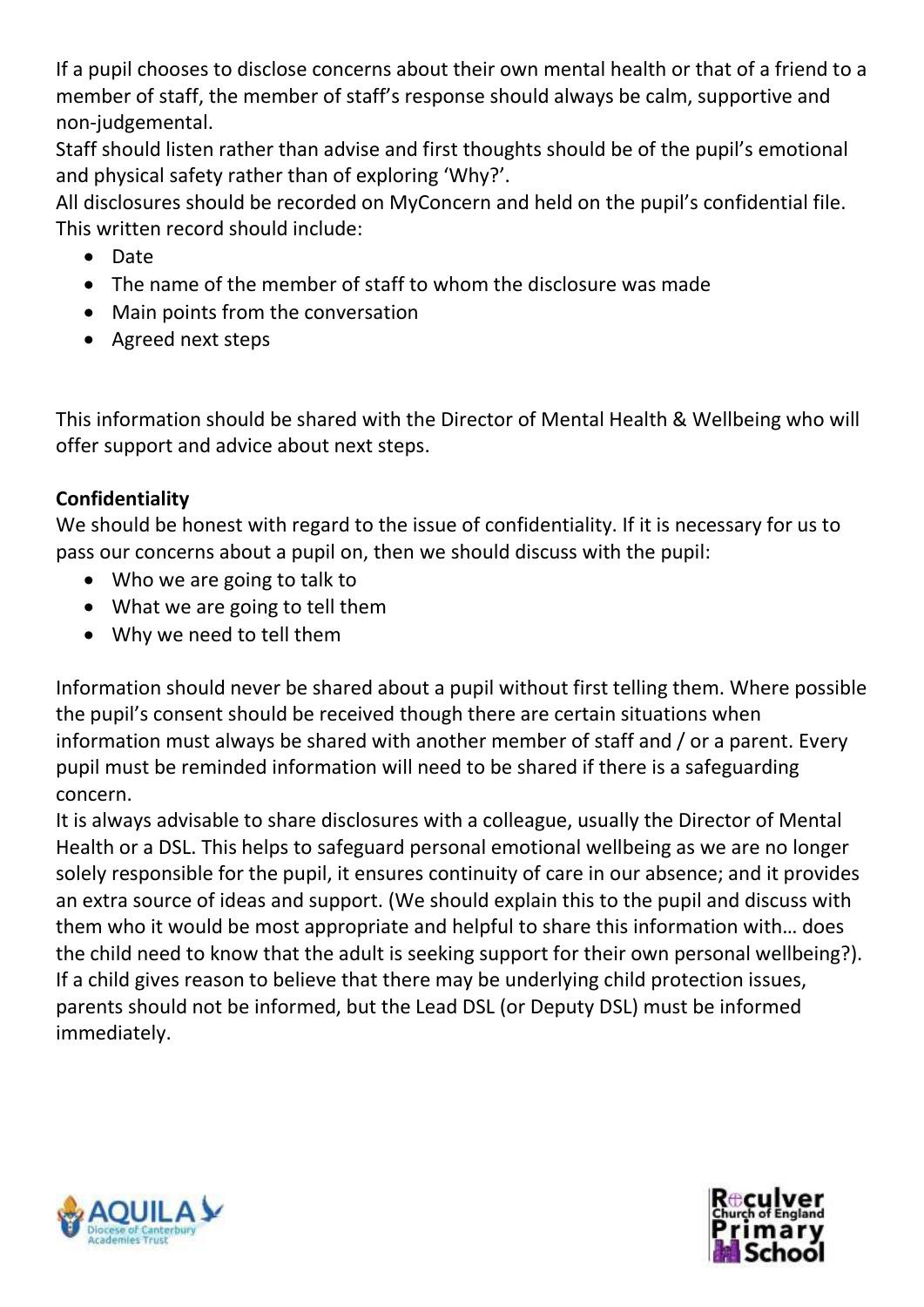#### **Involving parents and carers**

#### *Promoting mental health*

We recognise the important role parents and carers have in promoting and supporting the mental health and wellbeing of their children, and in particular supporting children who do have mental health needs.

On first entry to the School, our parent's meeting includes a discussion on the importance of positive mental health for learning. We ask parents to inform us of any mental health needs their child has and any issues that they think might have an impact on their child's mental health and wellbeing, based on a list of risk factors pertaining to the child or family. It is very helpful if parents and carers can share information with the School so that we can better support their child from the outset. All information will be treated in confidence.

To support parents and carers:

- We organise a range of activities such as workshops on protective and risk factors, wellbeing coffee mornings and parental workshops.
- We provide information and websites on mental health issues and local wellbeing and parenting programmes and have produced leaflets for parents on mental health and resilience, which can be accessed on the School website. The information includes who parents can talk to if they have concerns about their own child or a friend of their child and where parents can access support for themselves.
- We include the mental health topics that are taught in the PSHCE curriculum section, on the School website
- When children start school, all parents and carers are given our mental health and resilience leaflet that includes information on how parents can support their child's mental health and where to go for help and support.

#### *Supporting parents and carers with children with mental health needs*

We are aware that parents and carers react in different ways to knowing their child has a mental health problem and we will be sensitive and supportive. We also aim to reassure by explaining that mental health problems are common, that the school has experience of working with similar issues and that help and advice are available. When a concern has been raised, the School will:

- Contact parents and carers and meet with them (*In almost all cases, parents and carers will be involved in their children's interventions, although there may be circumstances when this may not happen, such as where child protection issues are identified.)*
- Offer information to take away and places to seek further information
- Be available for follow up calls.
- Make a record of the meeting.
- Agree a mental health Individual Care Plan including clear next steps.
- Discuss how the parents and carers can support their child.



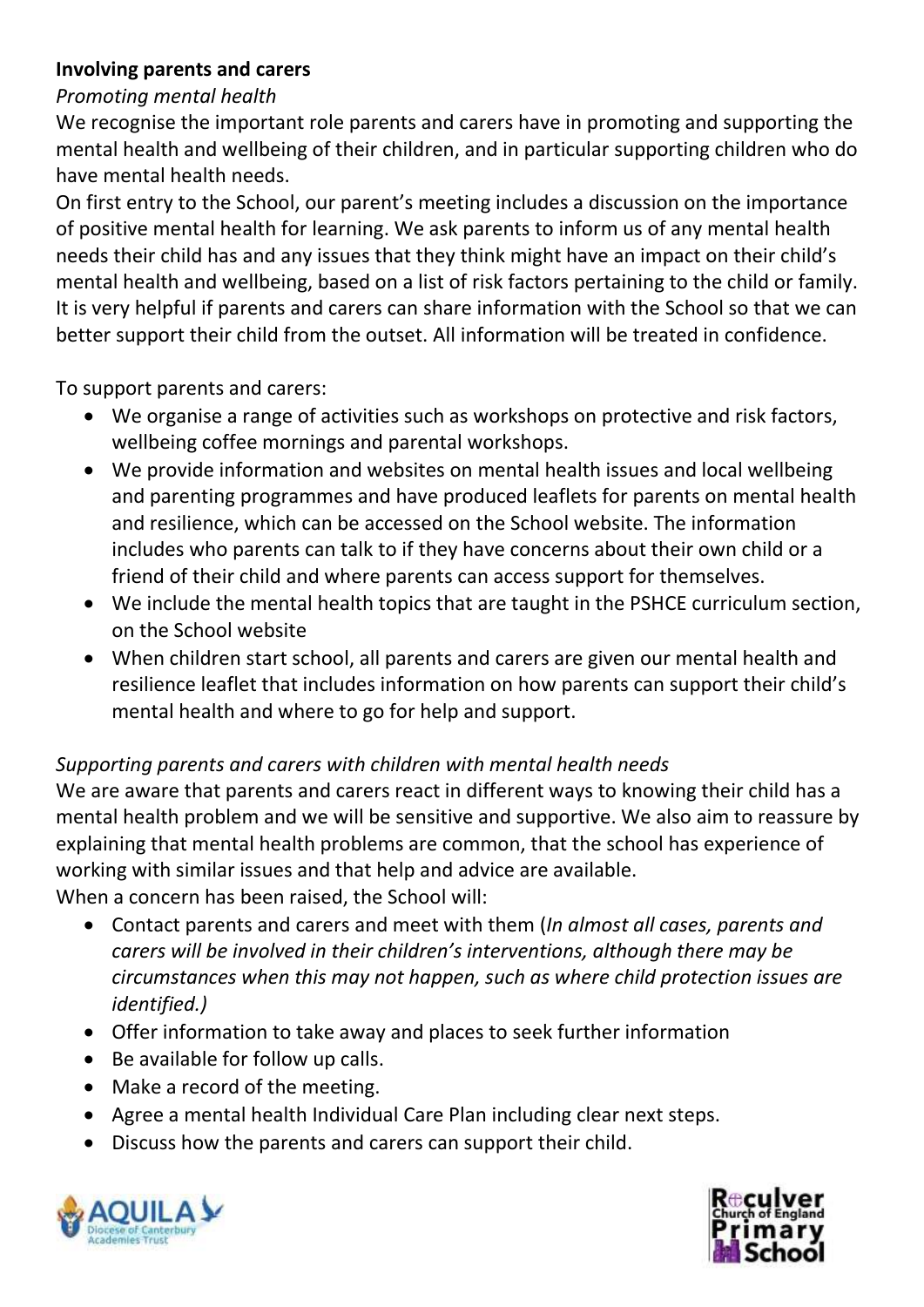Keep parents and carers up to date and fully informed of decisions about the support and interventions provided.

Parents and carers will always be informed if their child is at risk of danger and children may choose to tell their parents and carers themselves. We give children the option of informing their parents

#### **Supporting Peers**

When a pupil is suffering from mental health issues, it can be a difficult time for their friends. Friends often want to support but do not know how. In the case of self-harm or eating disorders, it is possible that friends may learn unhealthy coping mechanisms from each other. In order to keep peers safe, consideration on a case by case basis should be made as to which friends may need additional support. Support will be provided either in one to one or group settings and will be guided by conversations with the pupil who is suffering and their parents with whom we will discuss:

- What it is helpful for friends to know and what they should not be told
- How friends can best support
- Things friends should avoid doing or saying which may inadvertently cause upset
- Warning signs that their friend may need help (e.g. signs of relapse)

Additionally, we will want to highlight with peers:

- Where and how to access support for themselves
- Safe sources of further information about their friend's condition
- Healthy ways of coping with the difficult emotions they may be feeling

#### **Training**

As a minimum, all staff will receive regular training about recognising and responding to mental health issues as part of their annual safeguarding training to enable them to keep pupils safe.

Staff will be regularly signposted to all relevant online Mental Health training and a record of training will be held by the CPD lead.

Training opportunities for staff that require more in depth knowledge will be considered as part of the performance management process and additional CPD will be supported throughout the year where it becomes appropriate.

Where the need to do so becomes evident, twilight training sessions will be hosted for all staff to promote learning or understanding about specific issues related to mental health. Suggestions for individual, group or whole school CPD should be discussed with the CPD Lead, who may also highlight sources of relevant training and support for individuals as needed.